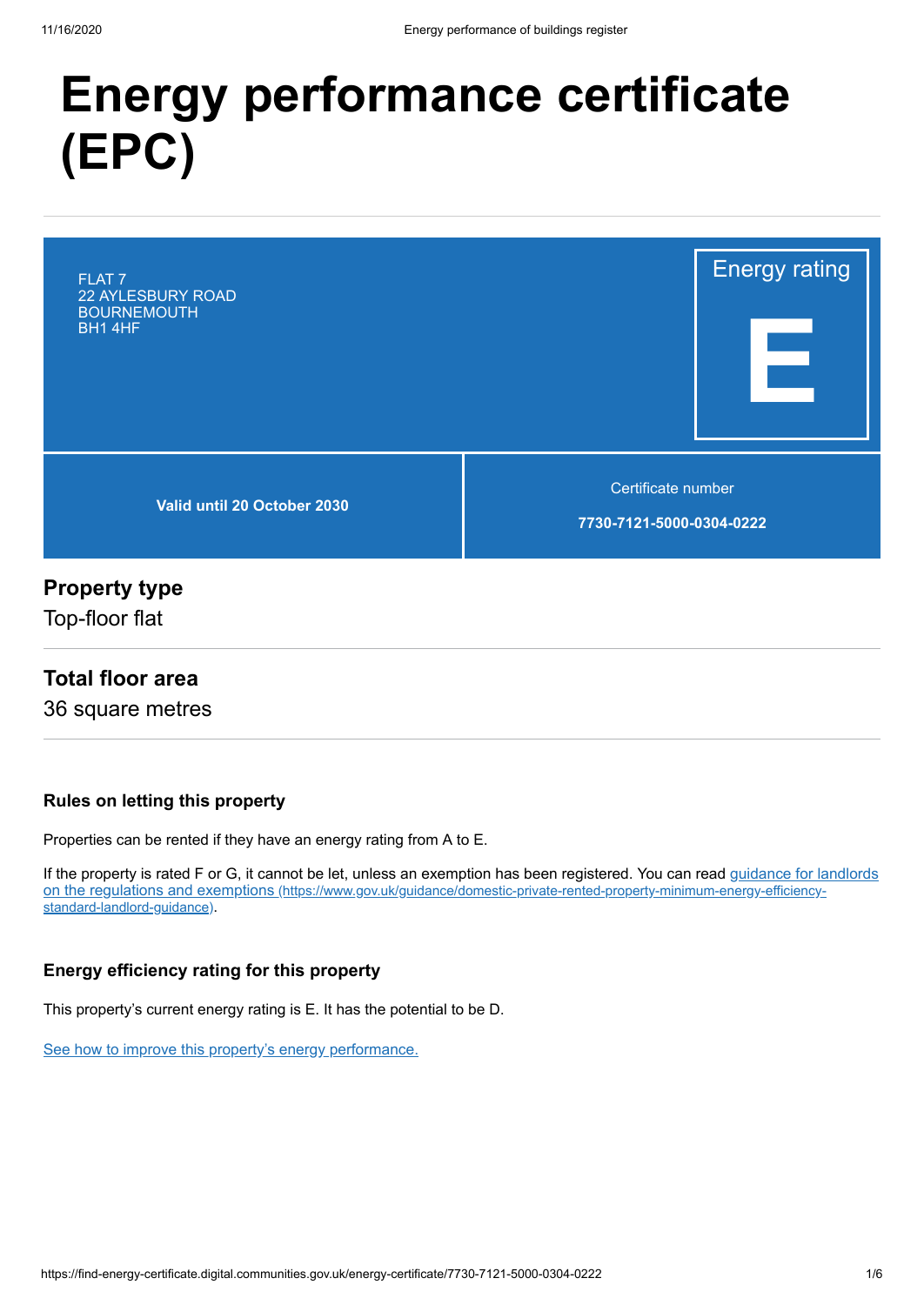|              |                      | ິ |                    |                  |
|--------------|----------------------|---|--------------------|------------------|
| <b>Score</b> | <b>Energy rating</b> |   | <b>Current</b>     | <b>Potential</b> |
| $92+$        |                      |   |                    |                  |
| 81-91        | Β                    |   |                    |                  |
| 69-80        | $\mathbf C$          |   |                    |                  |
| 55-68        |                      |   |                    | 63<br>D          |
| 39-54        | Е                    |   | 41 <br>$\mathsf E$ |                  |
| $21 - 38$    |                      | F |                    |                  |
| $1 - 20$     |                      | G |                    |                  |

The graph shows this property's current and potential energy efficiency.

Properties are given a rating from A (most efficient) to G (least efficient).

Properties are also given a score. The higher this number, the lower your carbon dioxide (CO2) emissions are likely to be.

The average energy rating and score for a property in England and Wales are D (60).

#### **Breakdown of property's energy performance**

This section shows the energy performance for features of this property. The assessment does not consider the condition of a feature and how well it is working.

Each feature is assessed as one of the following:

- very good (most efficient)
- good
- average
- $\bullet$ poor
- very poor (least efficient)

When the description says 'assumed', it means that the feature could not be inspected and an assumption has been made based on the property's age and type.

| <b>Feature</b>       | <b>Description</b>                               | Rating    |  |
|----------------------|--------------------------------------------------|-----------|--|
| Wall                 | Timber frame, as built, no insulation (assumed)  | Very poor |  |
| Roof                 | Pitched, no insulation (assumed)                 | Very poor |  |
| Window               | Fully double glazed                              | Average   |  |
| Main heating         | Electric storage heaters                         | Average   |  |
| Main heating control | Controls for high heat retention storage heaters | Good      |  |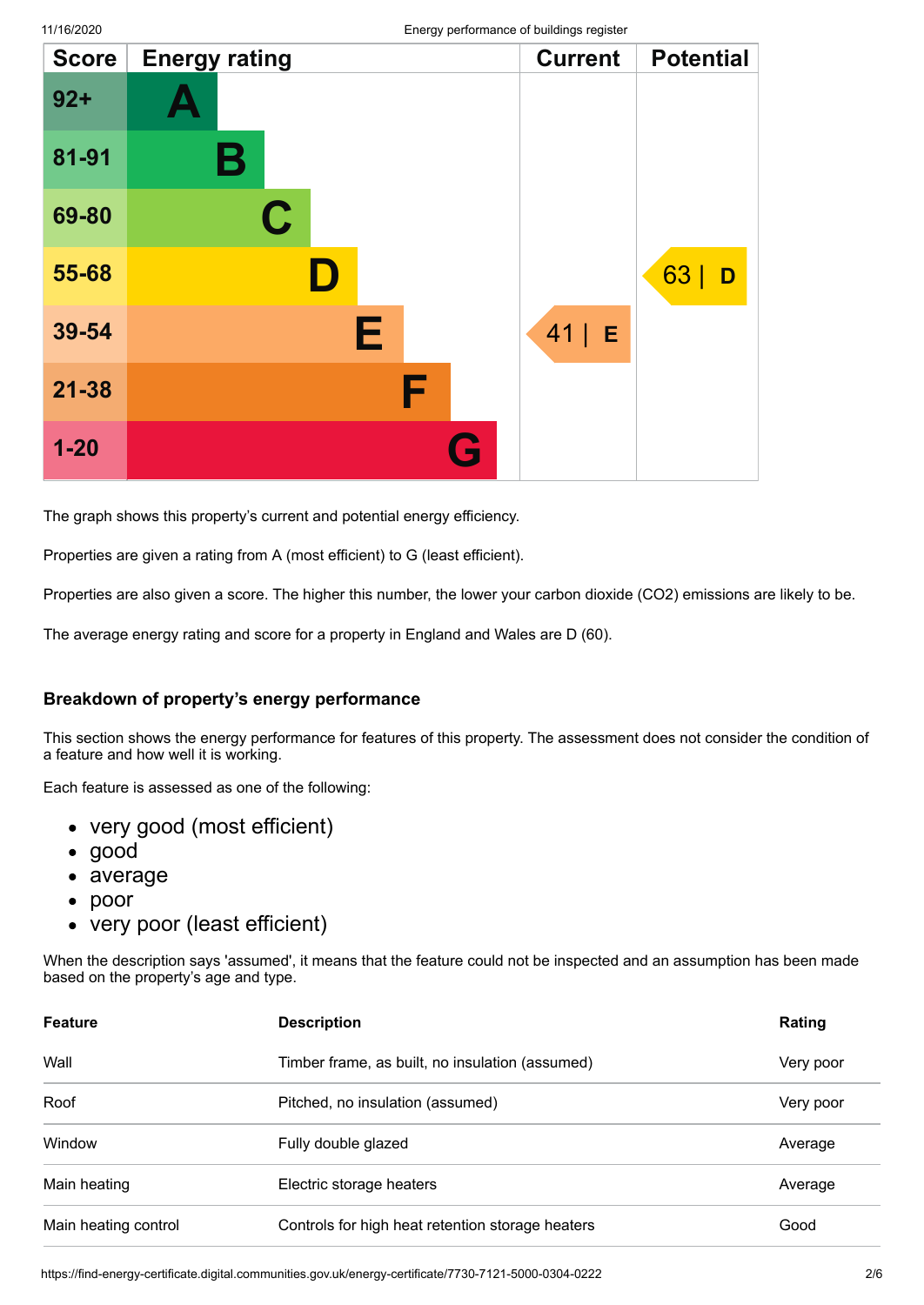11/16/2020 Energy performance of buildings register

| <b>Feature</b>    | <b>Description</b>                       | Rating    |
|-------------------|------------------------------------------|-----------|
| Hot water         | Electric immersion, off-peak             | Average   |
| Lighting          | Low energy lighting in all fixed outlets | Very good |
| Floor             | (another dwelling below)                 | N/A       |
| Secondary heating | Portable electric heaters (assumed)      | N/A       |

# **Primary energy use**

The primary energy use for this property per year is 901 kilowatt hours per square metre (kWh/m2).

### What is primary energy use?

#### **Environmental impact of this property**

One of the biggest contributors to climate change is carbon dioxide (CO2). The energy used for heating, lighting and power in our homes produces over a quarter of the UK's CO2 emissions.

### **An average household produces**

6 tonnes of CO2

### **This property produces**

5.5 tonnes of CO2

### **This property's potential production**

3.3 tonnes of CO2

By making the [recommended changes](#page-3-0), you could reduce this property's CO2 emissions by 2.2 tonnes per year. This will help to protect the environment.

Environmental impact ratings are based on assumptions about average occupancy and energy use. They may not reflect how energy is consumed by the people living at the property.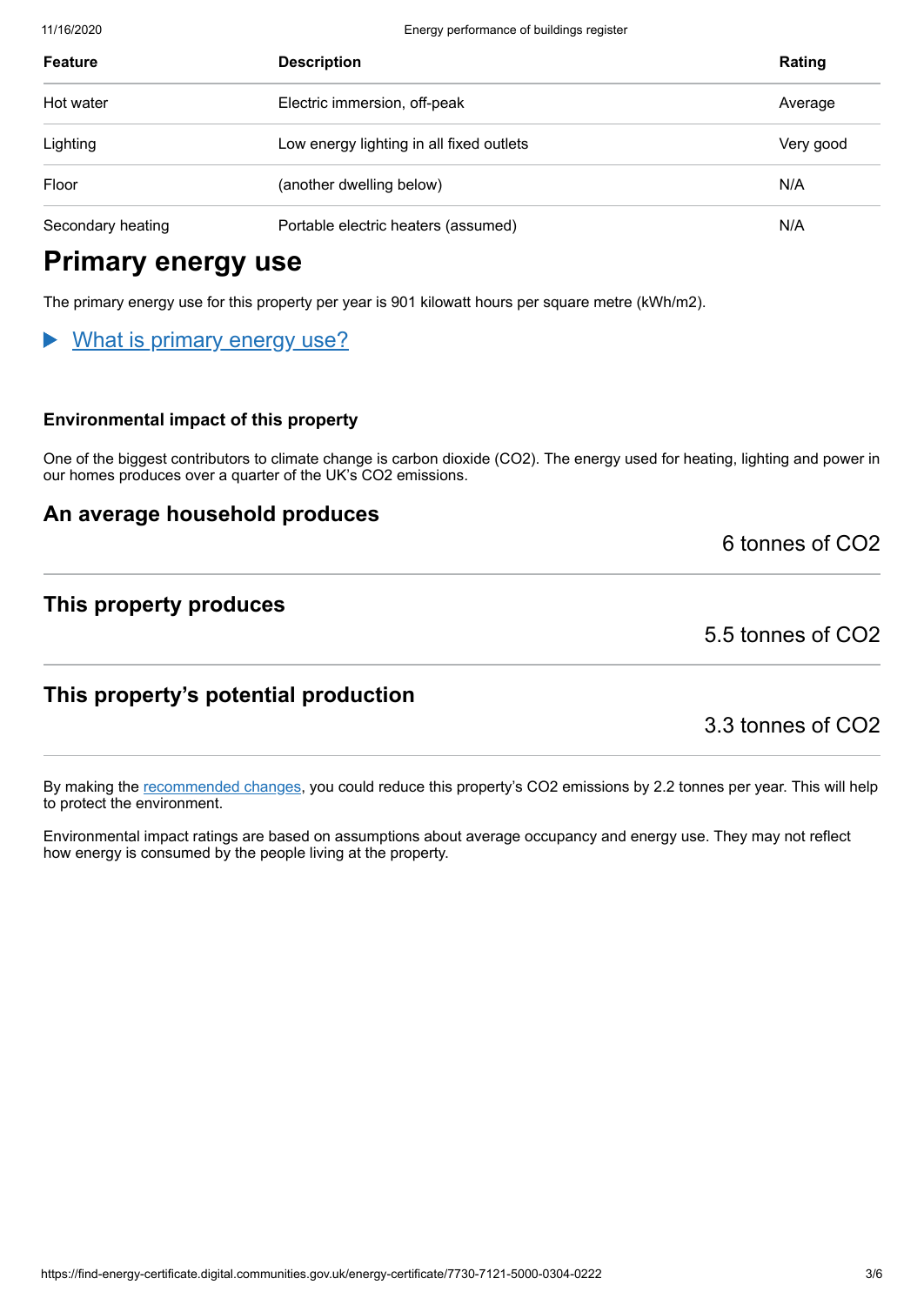Potential energy

rating

**D**

£850 - £1,500

£400

62 | D

63 I D

#### <span id="page-3-0"></span>**How to improve this property's energy performance**

Making any of the recommended changes will improve this property's energy efficiency.

If you make all of the recommended changes, this will improve the property's energy rating and score from  $E(41)$  to  $D(63)$ .

### What is an energy rating?

# **Recommendation 1: Flat roof or sloping ceiling insulation**

Flat roof or sloping ceiling insulation

#### **Typical installation cost**

### **Typical yearly saving**

## **Potential rating after carrying out recommendation 1**

| <b>Recommendation 2: Hot water cylinder insulation</b> |  |  |  |  |  |  |  |  |
|--------------------------------------------------------|--|--|--|--|--|--|--|--|
|--------------------------------------------------------|--|--|--|--|--|--|--|--|

Add additional 80 mm jacket to hot water cylinder

| <b>Typical installation cost</b>                            |           |
|-------------------------------------------------------------|-----------|
|                                                             | £15 - £30 |
| <b>Typical yearly saving</b>                                |           |
|                                                             | £22       |
| Potential rating after carrying out recommendations 1 and 2 |           |
|                                                             |           |

# **Paying for energy improvements**

[Find energy grants and ways to save energy in your home.](https://www.gov.uk/improve-energy-efficiency) (https://www.gov.uk/improve-energy-efficiency)

#### **Estimated energy use and potential savings**

### **Estimated yearly energy cost for this property**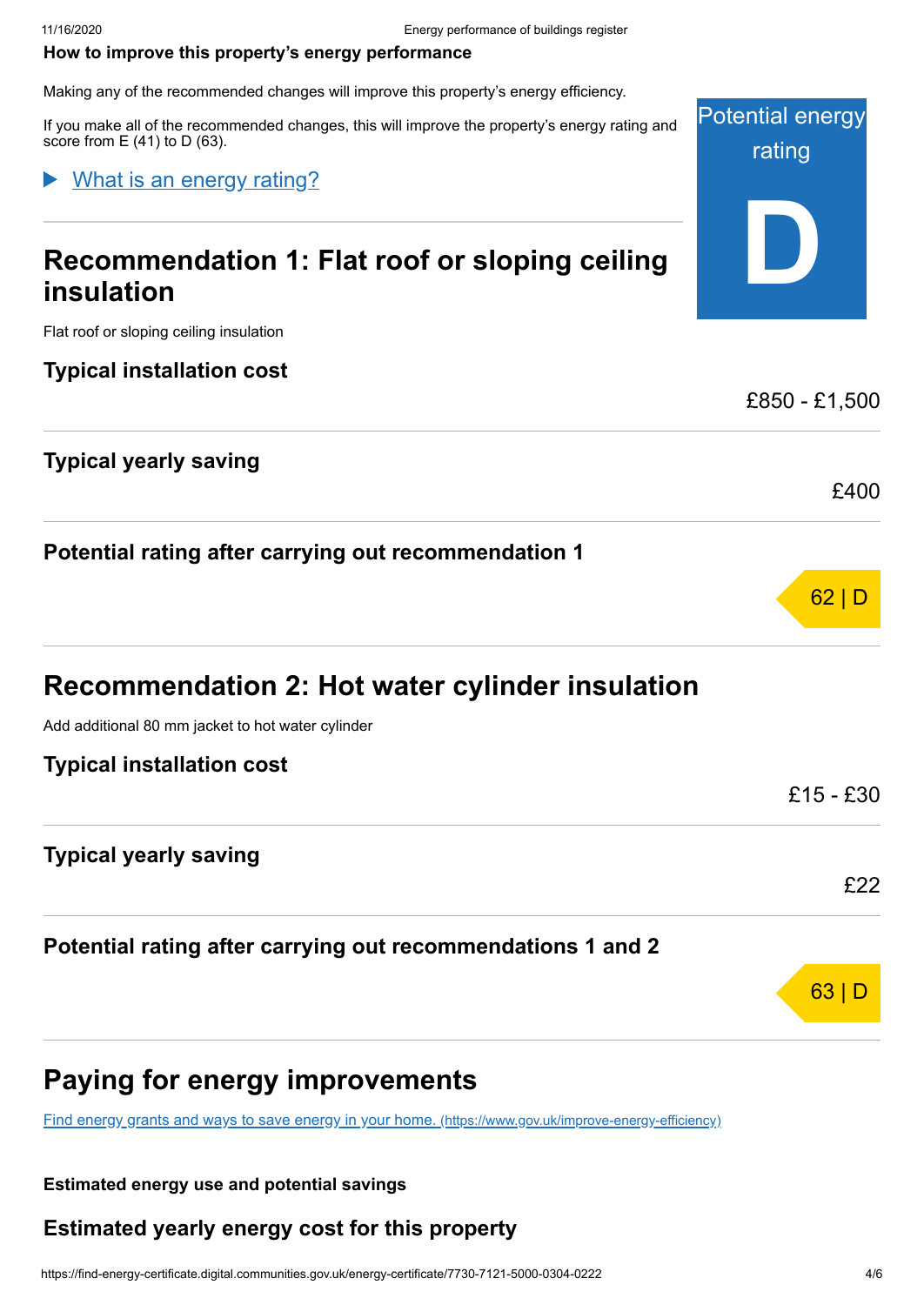## **Potential saving**

The estimated cost shows how much the average household would spend in this property for heating, lighting and hot water. It is not based on how energy is used by the people living at the property.

The estimated saving is based on making all of the recommendations in [how to improve this property's energy performance.](#page-3-0)

For advice on how to reduce your energy bills visit Simple Energy Advice [\(https://www.simpleenergyadvice.org.uk/\)](https://www.simpleenergyadvice.org.uk/).

# **Heating use in this property**

Heating a property usually makes up the majority of energy costs.

### **Estimated energy used to heat this property**

### **Space heating**

8569.0 kWh per year

### **Water heating**

1843.0 kWh per year

### **Potential energy savings by installing insulation**

The assessor did not find any opportunities to save energy by installing insulation in this property.

You might be able to receive Renewable Heat Incentive payments [\(https://www.gov.uk/domestic-renewable-heat-incentive\)](https://www.gov.uk/domestic-renewable-heat-incentive). This will help to reduce carbon emissions by replacing your existing heating system with one that generates renewable heat. The estimated energy required for space and water heating will form the basis of the payments.

#### **Contacting the assessor and accreditation scheme**

This EPC was created by a qualified energy assessor.

If you are unhappy about your property's energy assessment or certificate, you can complain to the assessor directly.

If you are still unhappy after contacting the assessor, you should contact the assessor's accreditation scheme.

Accreditation schemes are appointed by the government to ensure that assessors are qualified to carry out EPC assessments.

# **Assessor contact details**

#### **Assessor's name**

Stephen Bright

### **Telephone**

07805060082